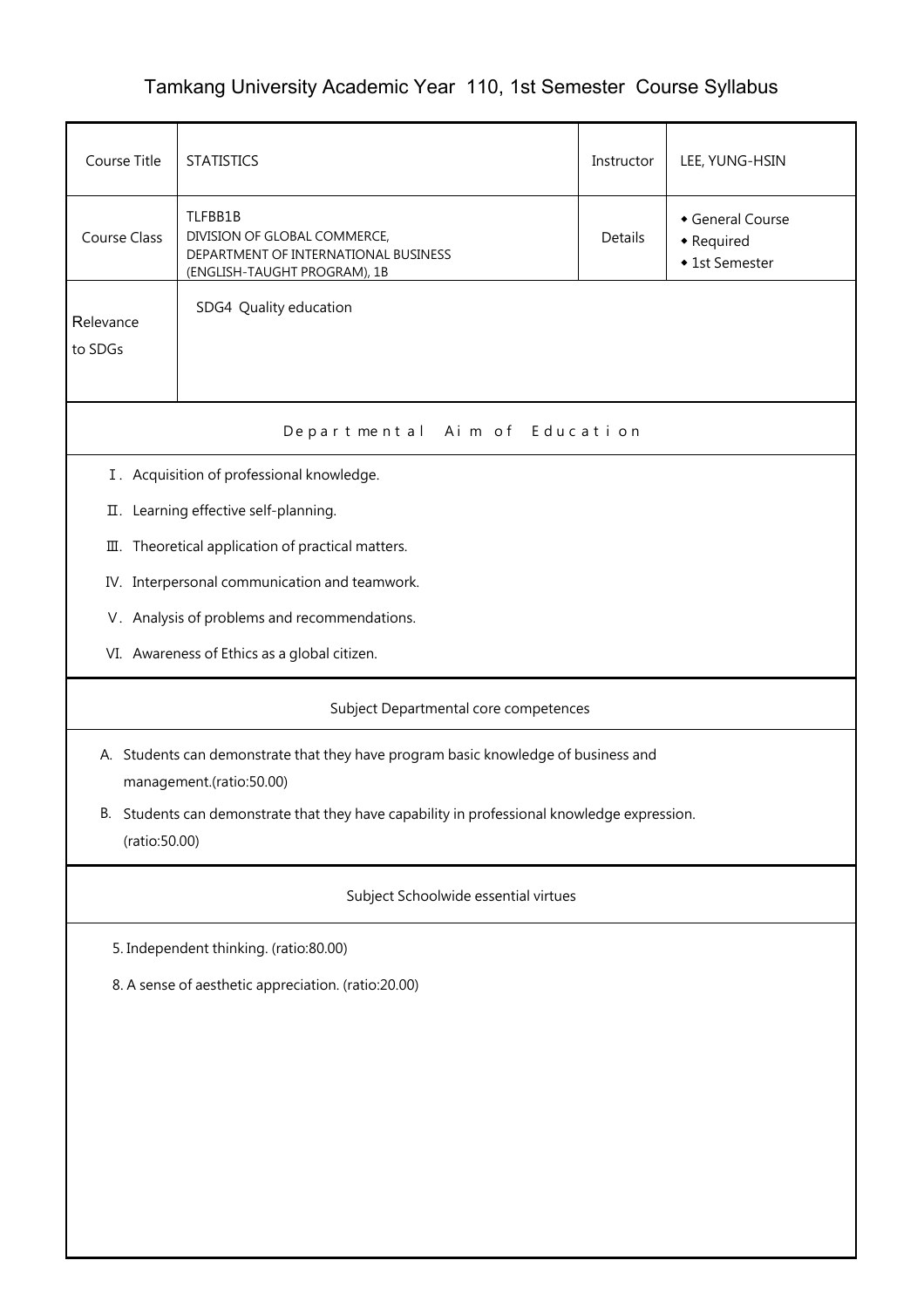|                                                                                                                                                 | This is a one year course for the first year college students in business school. The<br>course will provide students an introductory survey of descriptive and inferential<br>statistics. To illustrate the application of statistics, the course will use many<br>examples and exercises that focus on business applications, but also relate to the<br>Course<br>current world of the college student.<br>Introduction |                                                                            |                                                       |                                                                                                                                                                |                                    |  |  |  |  |
|-------------------------------------------------------------------------------------------------------------------------------------------------|---------------------------------------------------------------------------------------------------------------------------------------------------------------------------------------------------------------------------------------------------------------------------------------------------------------------------------------------------------------------------------------------------------------------------|----------------------------------------------------------------------------|-------------------------------------------------------|----------------------------------------------------------------------------------------------------------------------------------------------------------------|------------------------------------|--|--|--|--|
|                                                                                                                                                 | The correspondences between the course's instructional objectives and the cognitive, affective,<br>and psychomotor objectives.                                                                                                                                                                                                                                                                                            |                                                                            |                                                       |                                                                                                                                                                |                                    |  |  |  |  |
| Differentiate the various objective methods among the cognitive, affective and psychomotor<br>domains of the course's instructional objectives. |                                                                                                                                                                                                                                                                                                                                                                                                                           |                                                                            |                                                       |                                                                                                                                                                |                                    |  |  |  |  |
|                                                                                                                                                 | I. Cognitive: Emphasis upon the study of various kinds of knowledge in the cognition of                                                                                                                                                                                                                                                                                                                                   |                                                                            |                                                       |                                                                                                                                                                |                                    |  |  |  |  |
|                                                                                                                                                 |                                                                                                                                                                                                                                                                                                                                                                                                                           |                                                                            |                                                       | the course's veracity, conception, procedures, outcomes, etc.<br>II. Affective : Emphasis upon the study of various kinds of knowledge in the course's appeal, |                                    |  |  |  |  |
|                                                                                                                                                 |                                                                                                                                                                                                                                                                                                                                                                                                                           |                                                                            | morals, attitude, conviction, values, etc.            |                                                                                                                                                                |                                    |  |  |  |  |
|                                                                                                                                                 |                                                                                                                                                                                                                                                                                                                                                                                                                           | manipulation.                                                              |                                                       | III. Psychomotor: Emphasis upon the study of the course's physical activity and technical                                                                      |                                    |  |  |  |  |
|                                                                                                                                                 |                                                                                                                                                                                                                                                                                                                                                                                                                           |                                                                            |                                                       |                                                                                                                                                                |                                    |  |  |  |  |
| No.                                                                                                                                             | <b>Teaching Objectives</b>                                                                                                                                                                                                                                                                                                                                                                                                |                                                                            |                                                       |                                                                                                                                                                | objective methods                  |  |  |  |  |
| $\mathbf 1$                                                                                                                                     |                                                                                                                                                                                                                                                                                                                                                                                                                           | Students will be able to understand and analyze data based on<br>Cognitive |                                                       |                                                                                                                                                                |                                    |  |  |  |  |
|                                                                                                                                                 | various statistical methodologies                                                                                                                                                                                                                                                                                                                                                                                         |                                                                            |                                                       |                                                                                                                                                                |                                    |  |  |  |  |
|                                                                                                                                                 |                                                                                                                                                                                                                                                                                                                                                                                                                           |                                                                            |                                                       | The correspondences of teaching objectives : core competences, essential virtues, teaching methods, and assessment                                             |                                    |  |  |  |  |
| No.                                                                                                                                             | Core Competences                                                                                                                                                                                                                                                                                                                                                                                                          |                                                                            | <b>Essential Virtues</b>                              | <b>Teaching Methods</b>                                                                                                                                        | Assessment                         |  |  |  |  |
| 1                                                                                                                                               | AB                                                                                                                                                                                                                                                                                                                                                                                                                        |                                                                            | 58                                                    | Lecture                                                                                                                                                        | Testing, Activity<br>Participation |  |  |  |  |
|                                                                                                                                                 |                                                                                                                                                                                                                                                                                                                                                                                                                           |                                                                            |                                                       | Course Schedule                                                                                                                                                |                                    |  |  |  |  |
| Week                                                                                                                                            | Date                                                                                                                                                                                                                                                                                                                                                                                                                      |                                                                            |                                                       | <b>Course Contents</b>                                                                                                                                         | Note                               |  |  |  |  |
| 1                                                                                                                                               | $110/09/22$ ~<br>110/09/28                                                                                                                                                                                                                                                                                                                                                                                                |                                                                            | Mid-Autumn Festival                                   |                                                                                                                                                                |                                    |  |  |  |  |
| 2                                                                                                                                               | $110/09/29 \sim$<br>110/10/05                                                                                                                                                                                                                                                                                                                                                                                             | Data and Statistics                                                        |                                                       |                                                                                                                                                                |                                    |  |  |  |  |
| 3                                                                                                                                               | $110/10/06 \sim$<br>110/10/12                                                                                                                                                                                                                                                                                                                                                                                             |                                                                            | Data and Statistics                                   |                                                                                                                                                                |                                    |  |  |  |  |
| 4                                                                                                                                               | $110/10/13$ ~<br>110/10/19                                                                                                                                                                                                                                                                                                                                                                                                |                                                                            | Descriptive Statistics: Tabular and Graphical display |                                                                                                                                                                |                                    |  |  |  |  |
| 5                                                                                                                                               | $110/10/20 \sim$<br>110/10/26                                                                                                                                                                                                                                                                                                                                                                                             | Descriptive Statistics: Tabular and Graphical display                      |                                                       |                                                                                                                                                                |                                    |  |  |  |  |
| 6                                                                                                                                               | $110/10/27$ ~<br>110/11/02                                                                                                                                                                                                                                                                                                                                                                                                | Descriptive Statistics: Numerical Measures                                 |                                                       |                                                                                                                                                                |                                    |  |  |  |  |